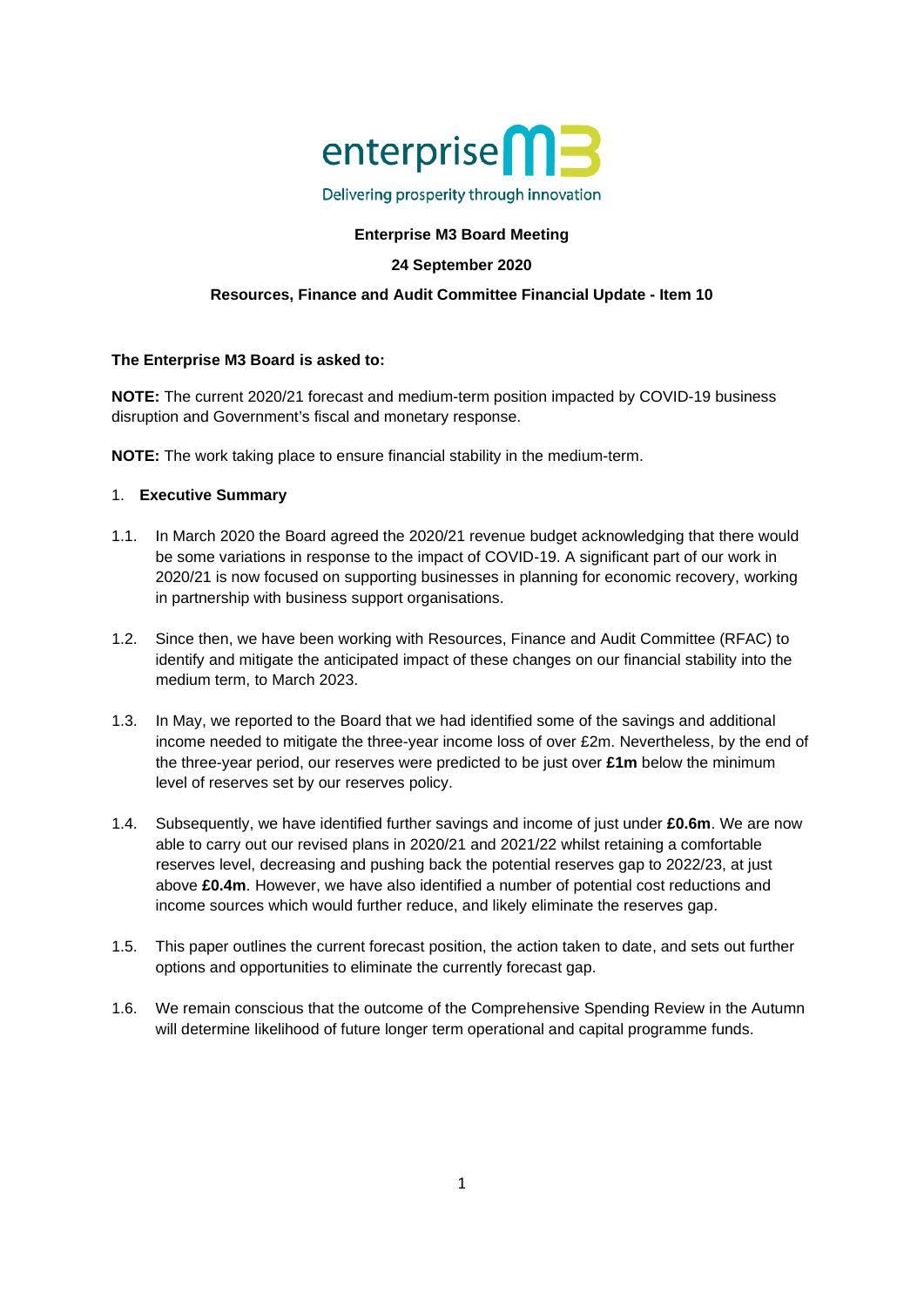### **2. Revised 2020/21 Budget and Medium-Term Financial position**

2.1. Table 1 shows how the revised forecast affects the 2020/21 budget and our medium-term financial stability. Our reserves will be at **£1,253k** by the end of the three-year period to 2022/23 (Row A).

| <b>Table 1: EM3 REVENUE RESERVES</b> | 2020/21<br><b>Budget</b> | 2020/21<br><b>Forecast</b> | 2021/22 | 2022/23 |              |
|--------------------------------------|--------------------------|----------------------------|---------|---------|--------------|
|                                      | £'000                    | f'000                      | £'000   | f'000   | <b>TOTAL</b> |
| In year use of reserves              | (449)                    | (196)                      | (773)   | (590)   | (1, 559)     |
| <b>TOTAL RESERVES (Row A)</b>        | 2,469                    | 2.615                      | 1.843   | 1,253   |              |
| RESERVES above/(below) minimum level | 473                      | 913                        | 157     | (432)   |              |

2.2. Our **reserves policy** stipulates that reserves should be maintained at a minimum level which covers 50% of annual operational expenditure. Table 1 (Row B) shows that we would be within the minimum reserves at the end of this financial year, and the next, but would breach it by **£432k** at the end of 2020/21.

## **3. Action taken to date**

- 3.1. Since the Board approved the budget in March 2020, we have responded to the anticipated decrease in income through a number of measures, which will result in a decrease in expenditure of over £1.6m by the end of 2022/23. The revised position will enable us to focus on supporting businesses in planning for economic recovery, and continue to deliver our core plans. The key changes are as follows:
- 3.2. The decrease in expenditure has been achieved mainly by reducing our **staff costs**, which account for between 50% and 60% of total expenditure. Having reviewed future capacity needs, against the refocus of our activities and within the context of our reduced budget, we have removed some posts that are unfilled, moved staff to cover other roles, and reprofiled recruitment, saving over £1m.
- 3.3. We have reduced **other running costs** by almost £0.7m, by carefully considering where to direct our limited resources. Some projects have been withdrawn. This includes the ERDF Internationalisation project – as the cost and draw on resources were deemed too high, leaving potential issues with capacity to deliver other activities
- 3.4. The downsizing of the operation means we have also had to cut back on our planned activity. We will be unable to take forward our full plans for engaging with business sectors, will limit our work on skills to that of strategy development and influencing delivery through our Skills Advisory Panel, limit our involvement on housing and place and put focus on core business activity.

# **4. Scope for additional income and savings**

- 4.1. Compared with the outlook reported in May, we are now in a much more favourable position. However, with a funding gap of £0.4m at the end of March 2023, as well as a downward trend beyond that time, we are conscious of the need to continue exploring opportunities for further savings and additional income
- 4.2. As always, our financial modelling assumes a prudent position. We have identified a number of potential cost reductions and income sources which would further reduce the reserves gap, and have not yet been accounted for.